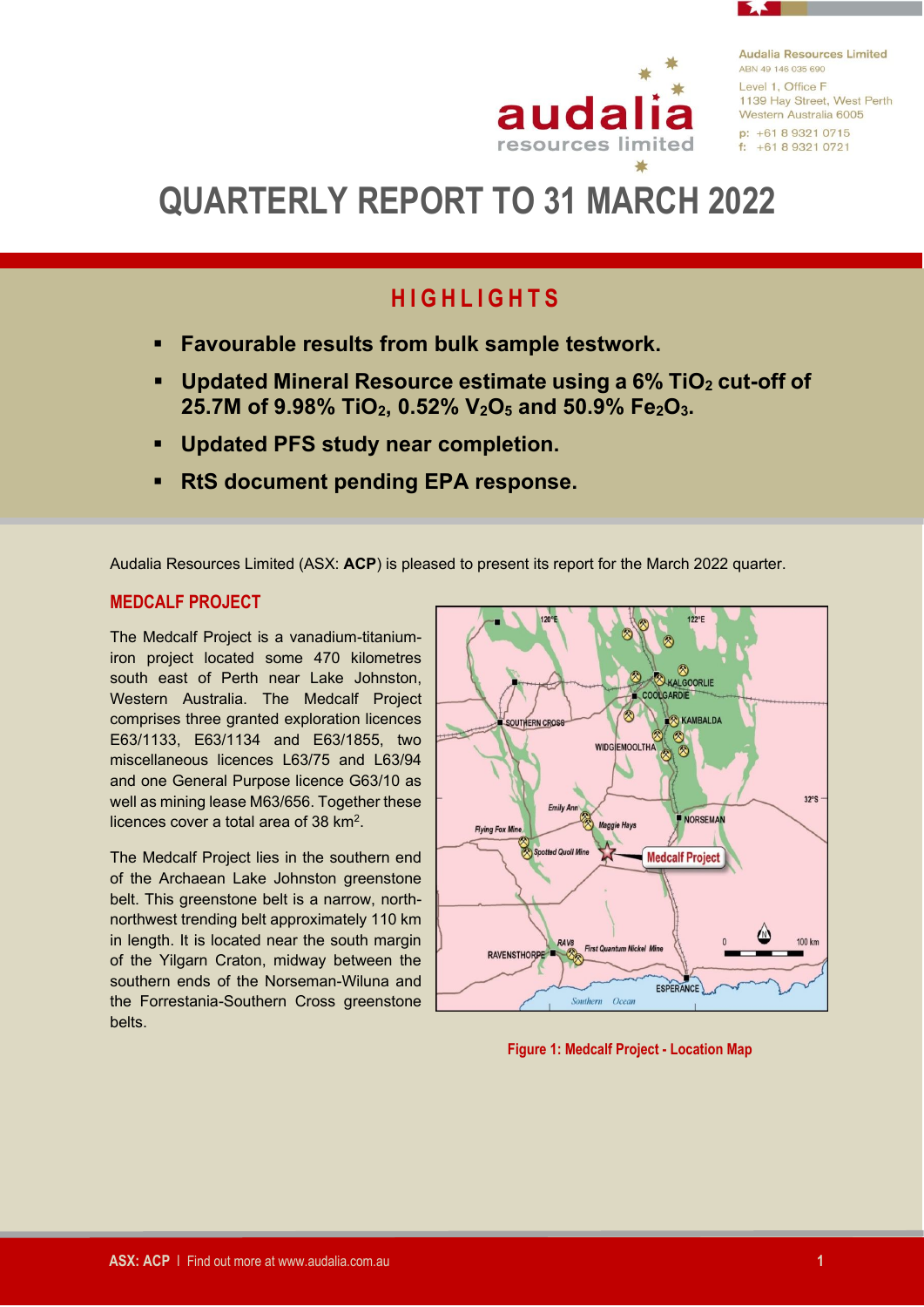

#### **Bulk Sample Test work**

Audalia has recently identified the possibility of producing a high titanium lump ore (HTLO) product to be used for blast furnace refractory liner protection.

A bulk sampling programme was completed in October 2021 and approximately 13 tonnes of bulk samples were delivered to Nagrom to undergo the metallurgical test work, (refer to ASX announcement dated 24 November 2021).

This bulk test work has confirmed the opportunity to produce a HTLO product of the mineralisation at Medcalf, with a weighted average grade of 21.48% TiO<sub>2</sub>, 59.69% Fe<sub>2</sub>O<sub>3</sub>, and 0.97% V<sub>2</sub>O<sub>5</sub> (refer to ASX announcement dated 6 April 2022).

#### **Updated Mineral Resource estimate**

Cube Consulting, the Company's independent geologist, who estimated the 2018 Mineral Resource using a 0.2%  $V_2O_5$  cut off were appointed again to revisit the block model using a 6% TiO<sub>2</sub> grade cut off and demonstrate reasonable prospects for economic extraction of the HTLO via assessment against an optimisation shell to be line with Company's updated pre-feasibility study (**PFS**) study currently underway on a direct shipping ore (**DSO**) type product (refer to ASX release on 31 January 2022).

Cube Consulting re-ran the 2018 resource block model using a  $6\%$  TiO<sub>2</sub> grade cut off, (refer to ASX announcement dated 15 March 2022). Reasonable prospects for eventual economic extraction were determined with reference to the results of Whittle optimisation resource limiting shells. The extents of the selected open pit shell were used as an analogy to help limit the extents for reporting of the Mineral Resources associated with the Vesuvius, Egmont and Kilimanjaro prospect. Figure 1 provides an oblique view of the resource classification categories for the Vesuvius prospect area.



**Figure 1 – Oblique view looking northwest**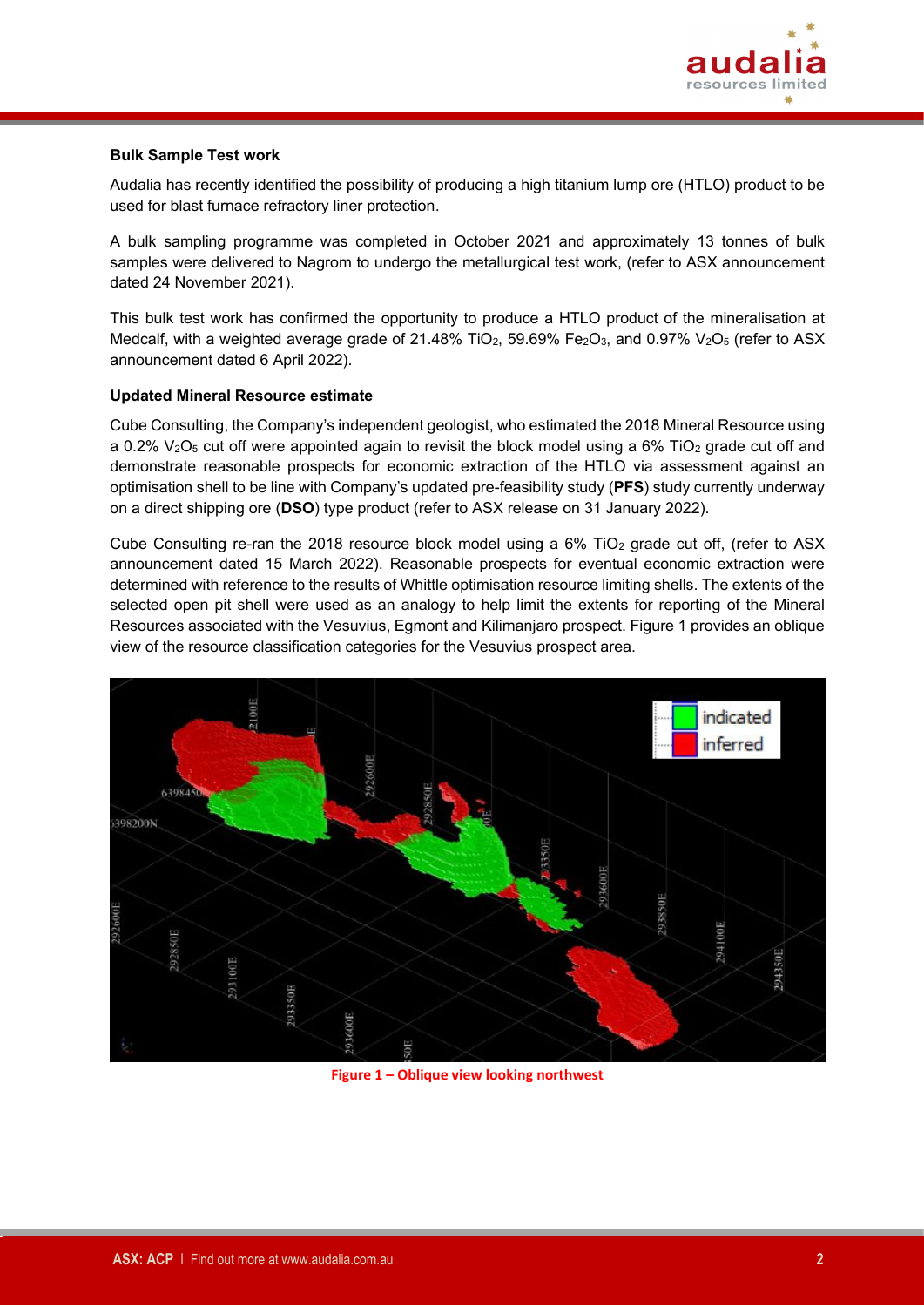

The Medcalf resource has demonstrated sufficient geological and grade continuity to support the definition of a Mineral Resource and enable classification in accordance with the JORC Code (2012 edition) guidelines.

The input drill data is considered representative of the  $V<sub>2</sub>O<sub>5</sub>$  and TiO<sub>2</sub> grade distribution and does not misrepresent the mineralisation. Knowledge of the geological controls on mineralisation has been used to develop the overall resource estimate.

The Mineral Resource in Table 1 is reported above a lower cut-off grade of 6% TiO<sub>2</sub> based on preliminary economic considerations. The preliminary mining studies are based on open cut mining methods using conventional drill and blast mining. These studies have assisted with definition of an appropriate cut-off grade above which mineralisation has reasonable prospects for economic extraction.

| <b>Resource Classification</b> | <b>Prospect</b> | <b>Tonnes (Mt)</b>       | $V2O5$ %                 | $TiO2$ % | $Fe2O3$ % | $Al_2O_3$ % | $SiO2$ % |
|--------------------------------|-----------------|--------------------------|--------------------------|----------|-----------|-------------|----------|
|                                | <b>Vesuvius</b> | 14.2                     | 0.60                     | 10.95    | 56.1      | 8.6         | 15.6     |
| Indicated                      | Egmont          | 0.8                      | 0.66                     | 12.04    | 62.1      | 7.9         | 9.9      |
|                                | Kilimanjaro     | $\overline{\phantom{a}}$ | $\overline{\phantom{0}}$ |          |           |             |          |
| <b>Sub-Total Indicated</b>     |                 | 15.0                     | 0.60                     | 11.01    | 56.4      | 8.5         | 15.3     |
|                                | <b>Vesuvius</b> | 8.1                      | 0.40                     | 8.78     | 42.2      | 9.7         | 27.3     |
| <b>Inferred</b>                | Eamont          | $\overline{a}$           |                          |          |           |             |          |
|                                | Kilimanjaro     | 2.6                      | 0.40                     | 7.76     | 45.6      | 9.1         | 27.1     |
| <b>Sub-Total Inferred</b>      |                 | 10.6                     | 0.40                     | 8.54     | 43.0      | 9.6         | 27.3     |
| <b>Total Resource</b>          |                 | 25.7                     | 0.52                     | 9.98     | 50.9      | 9.0         | 20.2     |

**Table 1 – Resource Estimate (N.B – Pinatubo and Fuji are combined with Vesuvius)**

#### **Updated PFS**

Audalia commenced the updated PFS in the December quarter and engaged METS Engineering to undertake the updated study on the HTLO product.

The bulk test work results from the metallurgical test work completed by Nagrom and updated Mineral Resource estimate completed by Cube Consulting are critical components of the updated PFS, and those results have now been incorporated into the study providing information for flowsheet definition and engineering design.

Key results from the PFS study are expected to be announced next quarter along with a JORC compliant Ore Reserve estimate utilising the updated Mineral Resource information.

#### **Environmental permitting update**

Comments on the Response to Submission document were received from EPA on 22 December 2021. The Company addressed the comments and submitted its response to the EPA on 10 February 2022 and now awaits a response from the EPA.

#### **CORPORATE MATTERS**

The Company had cash and cash equivalents as of 31 March 2022 of \$245,000 (Q2: \$412,000) following payments for capitalised exploration and evaluation expenditure of \$103,000 (Q2: \$457,000) and payments to related parties and their associates of \$43,000 (Q2: \$84,000) during the March 2022 quarter.

#### **Payments to related parties of the entity**

A description of and explanation for payments to related parties and their associates per Section 6.1 of the Appendix 5B following this Quarterly Activities Report is set out in the table below.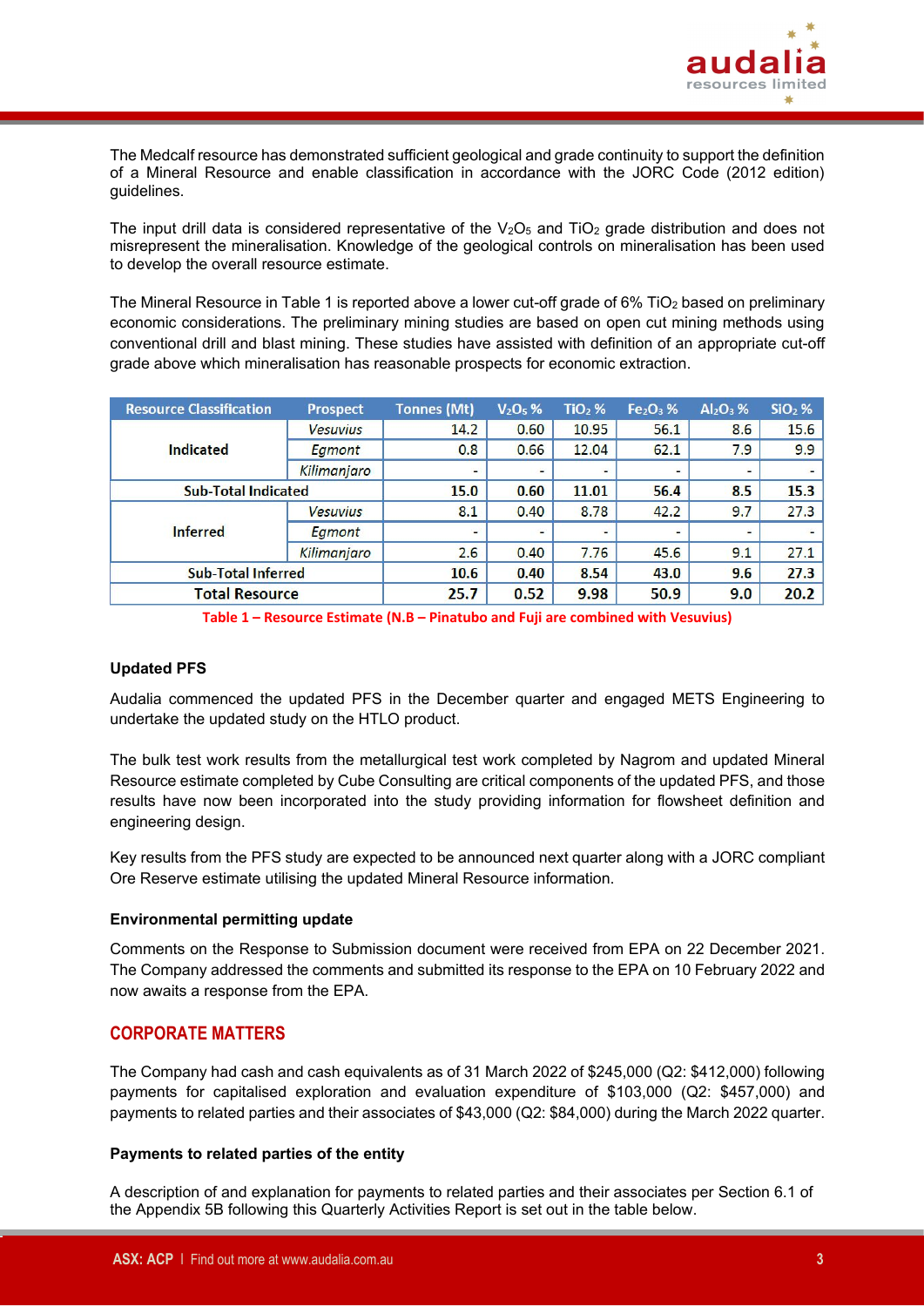

|                                                                      | <b>Current</b><br>quarter | <b>Previous</b><br>quarter |
|----------------------------------------------------------------------|---------------------------|----------------------------|
| Payments to related parties of the entity and their associates       | \$A'000                   | \$A'000                    |
| <b>Directors' remuneration</b>                                       |                           |                            |
| CEO and Executive Director                                           |                           |                            |
| Non-Executive Director                                               |                           |                            |
| <b>Total Directors' remuneration</b>                                 |                           |                            |
| <b>Consultancy fees</b>                                              |                           |                            |
| CEO and Executive Director <sup>1</sup>                              | 20                        | 40                         |
| Non-Executive Director <sup>2</sup>                                  | 23                        | 44                         |
| <b>Total Consultancy fees</b>                                        | 43                        | 84                         |
| Total payments to related parties of the entity and their associates | 43                        | 84                         |

#### Notes:

- 1. A company associated with the CEO and Executive Director, Brent Butler, World Technical Services Group Pty Ltd, provides geological consulting services in connection with the operations of the Company. Terms for such services are based on market rates, and amounts are payable on a monthly basis.
- 2. A company associated with the Non-Executive Director, Xu (Geoffrey) Han, HQ Tech Pty Ltd, provides engineering consulting services in connection with the operations of the Company. Terms for such services are based on market rates, and amounts are payable on a monthly basis.

As announced on 10 March 2022, the Company negotiated a further extension of the repayment dates of two loan facilities of A\$2 million and A\$1 million from 20 November 2022 to 31 January 2024.

The Company acknowledges its cash position at the end of the quarter and its estimated cash available for future operating activities. The Directors continue to assess funding alternatives to ensure the Company can continue exploration and evaluation activities at the Medcalf Project.

This announcement was authorised to be given to ASX by the Board of Directors of Audalia Resources Limited.

#### **Authorised by:**

**Brent Butler** *CEO and Executive Director*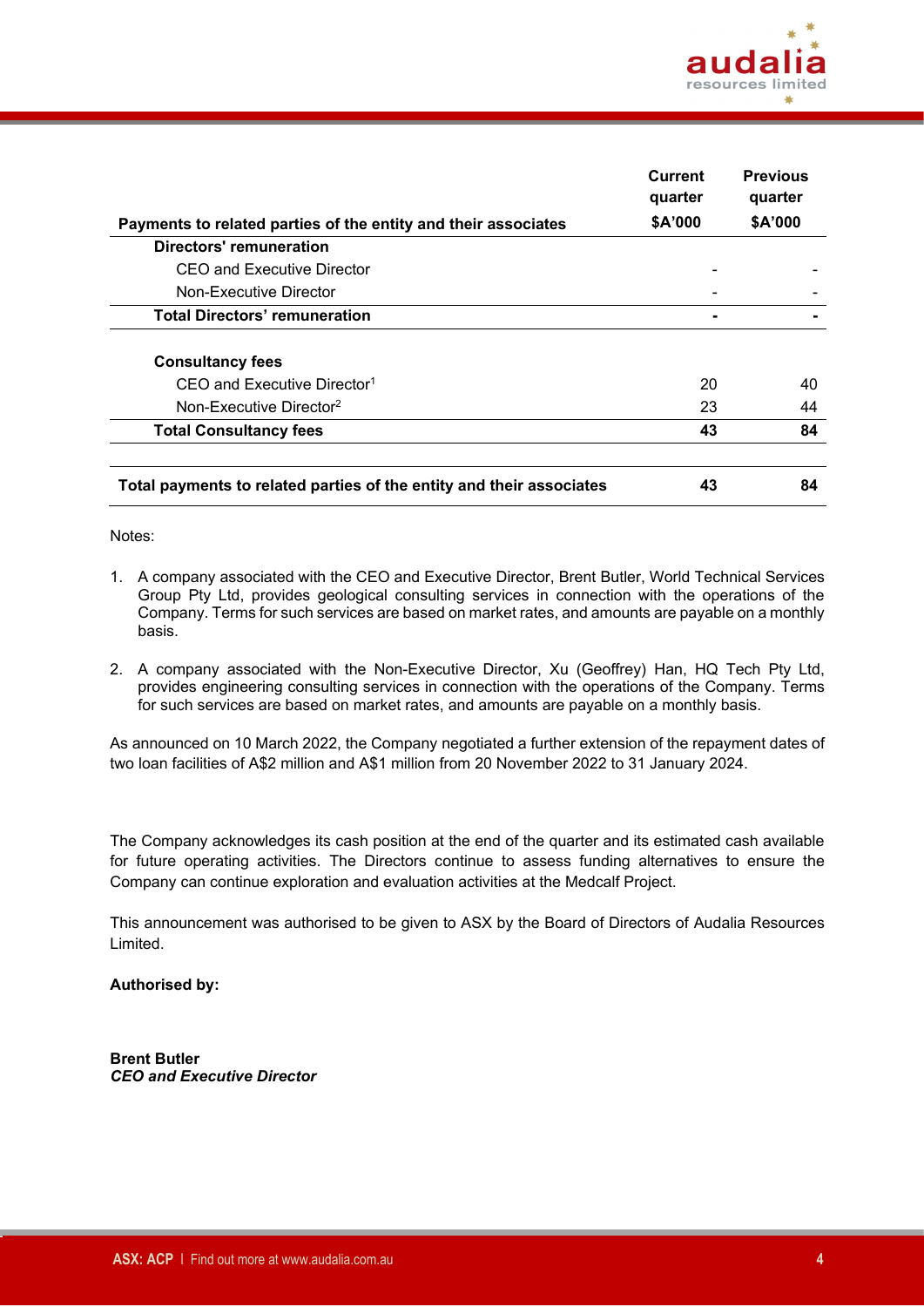

### **Schedule of Tenements as at 31 March 2022**

| <b>Locality</b>                | Licence<br><b>Number</b> | <b>Registered Holder /</b><br><b>Applicant</b>         | <b>Status</b>      | Audalia's<br><b>Interest</b> |
|--------------------------------|--------------------------|--------------------------------------------------------|--------------------|------------------------------|
| Western Australia              |                          |                                                        |                    |                              |
| Lake Johnston<br>Lake Johnston | E63/1133<br>E63/1134     | Audalia Resources Limited<br>Audalia Resources Limited | Granted<br>Granted | 100%<br>100%                 |
| <b>Bremer Range/ Lake</b>      | M63/656                  | Audalia Resources Limited                              | Granted            | 100%                         |
| Medcalf<br><b>Bremer Range</b> | E63/1855                 | Audalia Resources Limited                              | Granted            | 100%                         |
| <b>Bremer Range</b>            | L63/75                   | Audalia Resources Limited                              | Granted            | 100%                         |
| <b>Bremer Range</b>            | E63/1915                 | Audalia Resources Limited                              | Application        | $0\%$                        |
| Lake Johnson                   | G63/12                   | Audalia Resources Limited                              | Application        | $0\%$                        |
| Lake Johnston                  | G63/10                   | Audalia Resources Limited                              | Granted            | 100%                         |
| Lake Johnston                  | L63/94                   | Audalia Resources Limited                              | Granted            | 100%                         |

#### **Interests in Mining Tenements Lapsed, Relinquished or Reduced for the quarter ended 31 March 2022**

Nil

#### **Competent Person's Statement**

For information relating to the exploration results in this document, refer to ASX announcements dated 15 March 2022 and 6 April 2022. The Company confirms that it is not aware of any new information or data that materially affects the information included in the original market announcements and, in the case of estimates of Mineral Resources, Exploration Targets or Ore Reserves, that all material assumptions and technical parameters underpinning the estimates in the relevant market announcement continue to apply and have not materially changed. The Company confirms that the form and context in which the Competent Person's findings are presented have not been materially modified from the original market announcements; and that the information in the announcement relating to exploration results is based upon, and fairly represents the information and supporting documentation prepared by the named Competent Persons.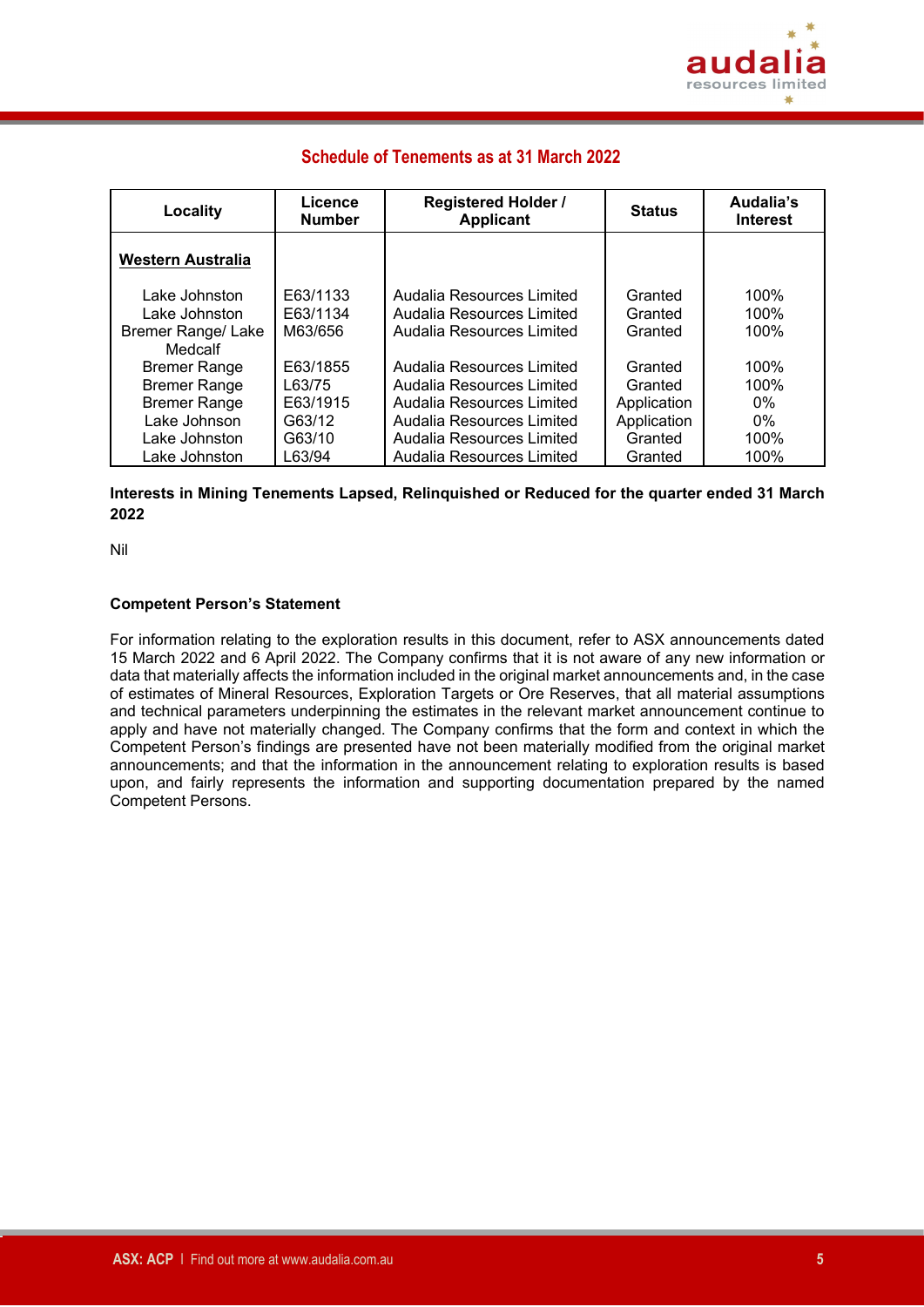## **Appendix 5B**

# **Mining exploration entity or oil and gas exploration entity quarterly cash flow report**

|            | Name of entity                                    |                                   |                                              |
|------------|---------------------------------------------------|-----------------------------------|----------------------------------------------|
|            | Audalia Resources Limited                         |                                   |                                              |
| <b>ABN</b> |                                                   | Quarter ended ("current quarter") |                                              |
|            | 49 146 035 690                                    | 31 March 2022                     |                                              |
|            | <b>Consolidated statement of cash flows</b>       | <b>Current quarter</b><br>\$A'000 | <b>Year to date</b><br>(9 months)<br>\$A'000 |
| 1.         | Cash flows from operating activities              |                                   |                                              |
| 1.1        | Receipts from customers                           |                                   |                                              |
| 1.2        | Payments for                                      |                                   |                                              |
|            | exploration & evaluation<br>(a)                   |                                   |                                              |
|            | development<br>(b)                                |                                   |                                              |
|            | production<br>(c)                                 |                                   |                                              |
|            | staff costs<br>(d)                                |                                   |                                              |
|            | administration and corporate costs<br>(e)         | (64)                              | (215)                                        |
| 1.3        | Dividends received (see note 3)                   |                                   |                                              |
| 1.4        | Interest received                                 |                                   |                                              |
| 1.5        | Interest and other costs of finance paid          |                                   |                                              |
| 1.6        | Income taxes paid                                 |                                   |                                              |
| 1.7        | Government grants and tax incentives              |                                   |                                              |
| 1.8        | Other (provide details if material)               |                                   |                                              |
| 1.9        | Net cash from / (used in) operating<br>activities | (64)                              | (215)                                        |

| 2.  | Cash flows from investing activities |       |       |
|-----|--------------------------------------|-------|-------|
| 2.1 | Payments to acquire or for:          |       |       |
|     | entities<br>(a)                      |       |       |
|     | tenements<br>(b)                     |       |       |
|     | property, plant and equipment<br>(c) |       |       |
|     | exploration & evaluation<br>(d)      | (103) | (690) |
|     | investments<br>(e)                   |       |       |
|     | other non-current assets<br>(f)      |       |       |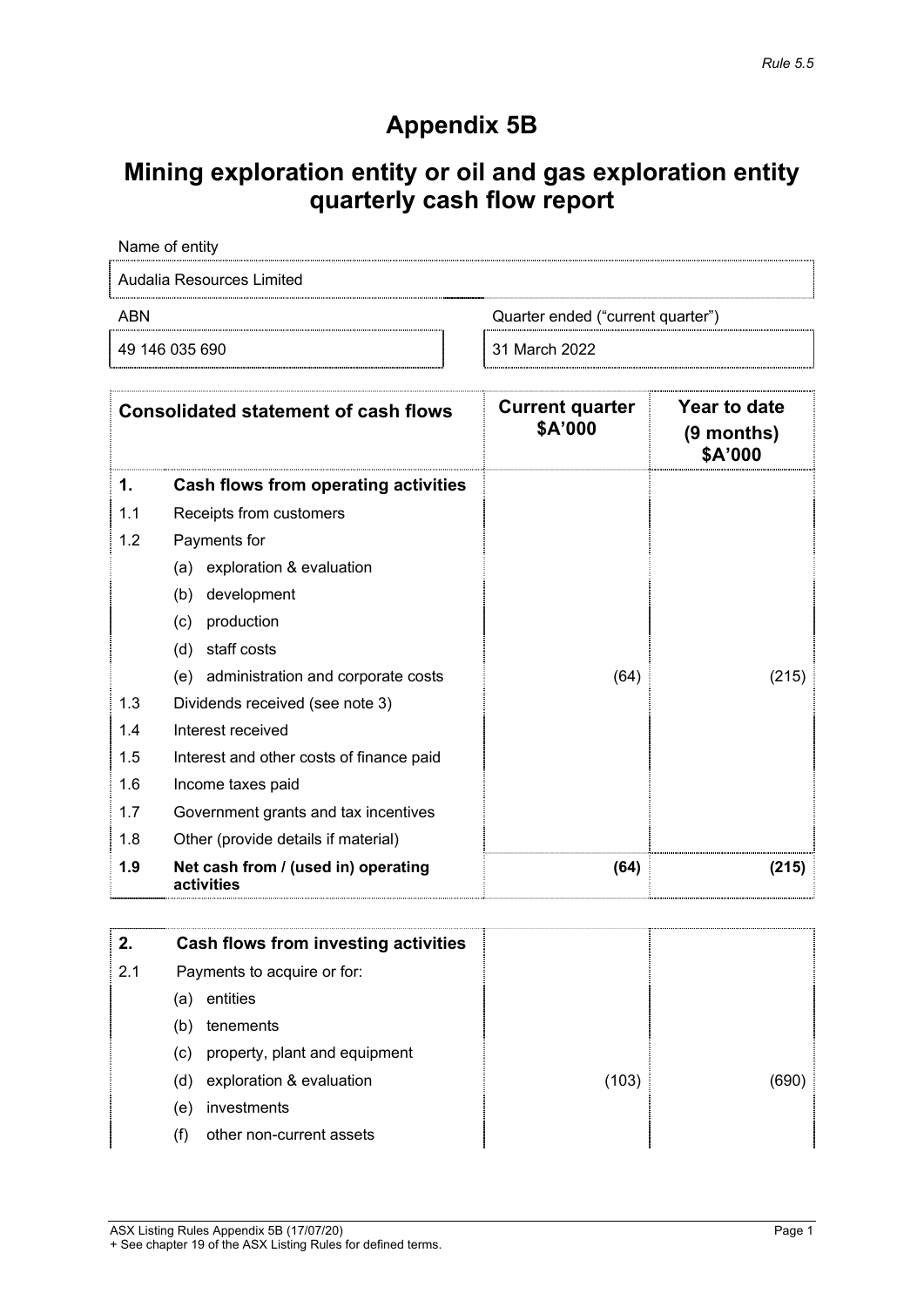|     | <b>Consolidated statement of cash flows</b>       | <b>Current quarter</b><br>\$A'000 | Year to date<br>(9 months)<br>\$A'000 |
|-----|---------------------------------------------------|-----------------------------------|---------------------------------------|
| 2.2 | Proceeds from the disposal of:                    |                                   |                                       |
|     | entities<br>(a)                                   |                                   |                                       |
|     | tenements<br>(b)                                  |                                   |                                       |
|     | (c)<br>property, plant and equipment              |                                   |                                       |
|     | investments<br>(d)                                |                                   |                                       |
|     | other non-current assets<br>(e)                   |                                   |                                       |
| 2.3 | Cash flows from loans to other entities           |                                   |                                       |
| 2.4 | Dividends received (see note 3)                   |                                   |                                       |
| 2.5 | Other: Research & Development Refunds             |                                   | 349                                   |
| 2.6 | Net cash from / (used in) investing<br>activities | (103)                             | (341)                                 |

| 3.   | Cash flows from financing activities                                                       |  |
|------|--------------------------------------------------------------------------------------------|--|
| 3.1  | Proceeds from issues of equity securities<br>(excluding convertible debt securities)       |  |
| 3.2  | Proceeds from issue of convertible debt<br>securities                                      |  |
| 3.3  | Proceeds from exercise of options                                                          |  |
| 3.4  | Transaction costs related to issues of equity<br>securities or convertible debt securities |  |
| 3.5  | Proceeds from borrowings                                                                   |  |
| 3.6  | Repayment of borrowings                                                                    |  |
| 3.7  | Transaction costs related to loans and<br>borrowings                                       |  |
| 3.8  | Dividends paid                                                                             |  |
| 3.9  | Other (provide details if material)                                                        |  |
| 3.10 | Net cash from / (used in) financing<br>activities                                          |  |

|     | Net increase / (decrease) in cash and<br>cash equivalents for the period |       |      |
|-----|--------------------------------------------------------------------------|-------|------|
| 4.1 | Cash and cash equivalents at beginning of<br>period                      | 412   |      |
| 4.2 | Net cash from / (used in) operating<br>activities (item 1.9 above)       | (64)  | 215) |
| 4.3 | Net cash from / (used in) investing activities<br>(item 2.6 above)       | (103) |      |
| 4.4 | Net cash from / (used in) financing activities<br>(item 3.10 above)      |       | 730  |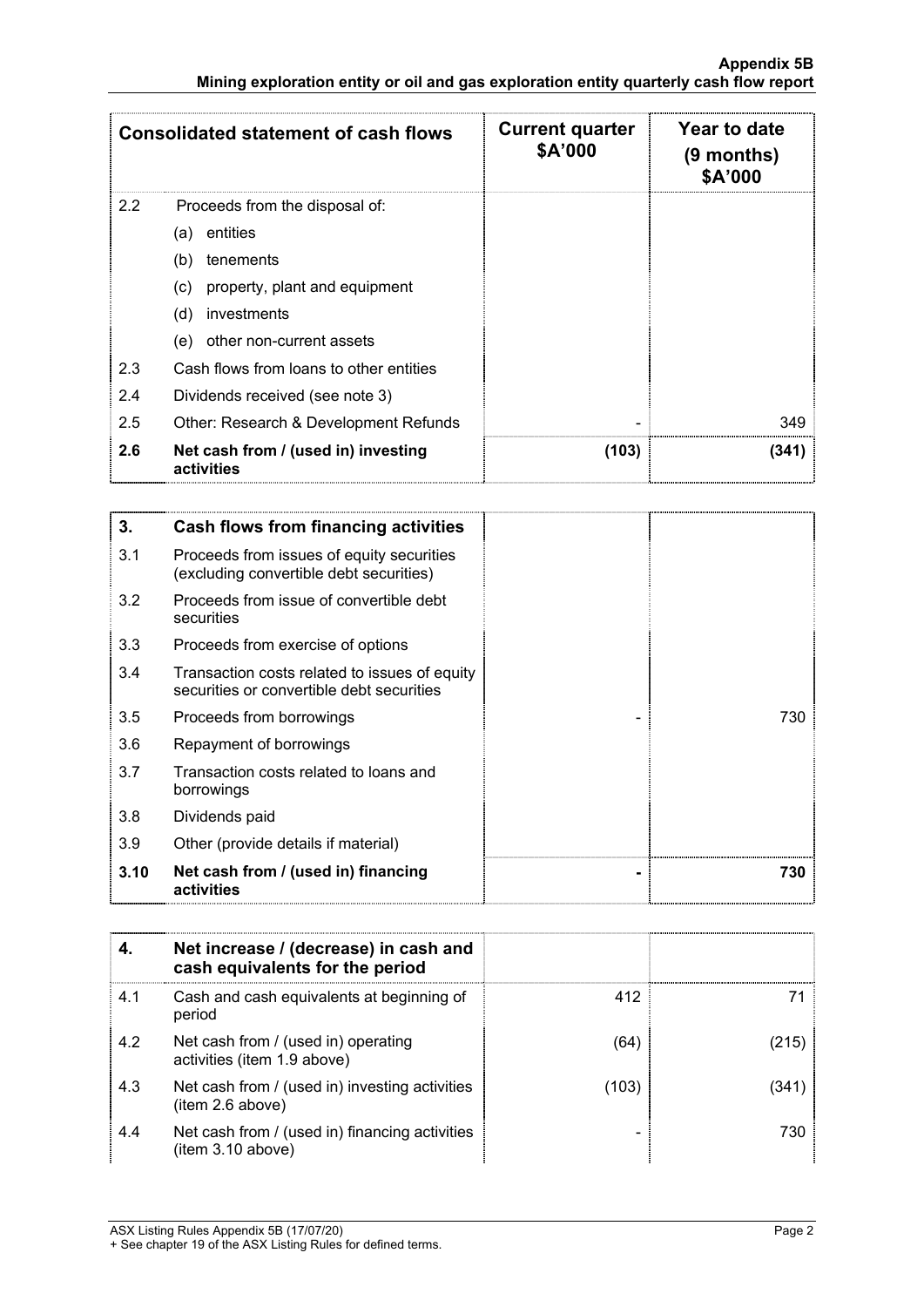| <b>Consolidated statement of cash flows</b> |                                                      | <b>Current quarter</b><br>\$A'000 | Year to date<br>$(9$ months)<br>\$A'000 |
|---------------------------------------------|------------------------------------------------------|-----------------------------------|-----------------------------------------|
| 4.5                                         | Effect of movement in exchange rates on<br>cash held |                                   |                                         |
| 4.6                                         | Cash and cash equivalents at end of<br>period        | 245                               | 245                                     |

| 5.  | Reconciliation of cash and cash<br>equivalents<br>at the end of the quarter (as shown in the<br>consolidated statement of cash flows) to the<br>related items in the accounts | <b>Current quarter</b><br>\$A'000 | <b>Previous quarter</b><br>\$A'000 |
|-----|-------------------------------------------------------------------------------------------------------------------------------------------------------------------------------|-----------------------------------|------------------------------------|
| 5.1 | <b>Bank balances</b>                                                                                                                                                          | 228                               | 395                                |
| 5.2 | Call deposits                                                                                                                                                                 | 17                                |                                    |
| 5.3 | <b>Bank overdrafts</b>                                                                                                                                                        |                                   |                                    |
| 5.4 | Other (provide details)                                                                                                                                                       |                                   |                                    |
| 5.5 | Cash and cash equivalents at end of<br>quarter (should equal item 4.6 above)                                                                                                  | 245                               | 41 2                               |

| 6.  | Payments to related parties of the entity and their<br>associates                                                                                           | <b>Current quarter</b><br>\$A'000 |
|-----|-------------------------------------------------------------------------------------------------------------------------------------------------------------|-----------------------------------|
| 6.1 | Aggregate amount of payments to related parties and their<br>associates included in item 1                                                                  |                                   |
| 62  | Aggregate amount of payments to related parties and their<br>associates included in item 2                                                                  |                                   |
|     | Note: if any amounts are shown in items 6.1 or 6.2, your quarterly activity report must include a description of, and an<br>explanation for, such payments. |                                   |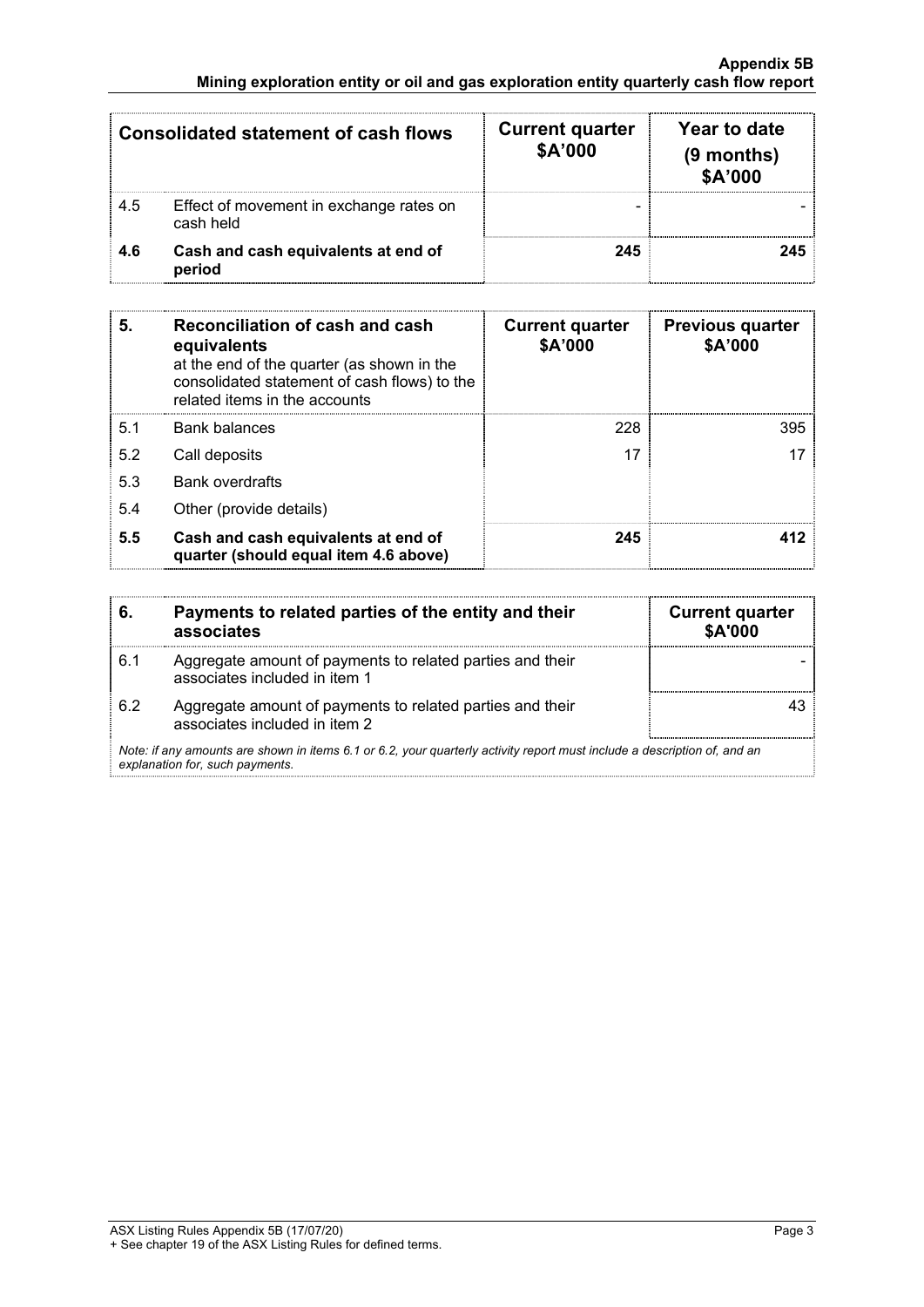| 7.  | <b>Financing facilities</b><br>Note: the term "facility' includes all forms of financing<br>arrangements available to the entity.<br>Add notes as necessary for an understanding of the<br>sources of finance available to the entity.                                                                                                                                                                                                                                                                                                                                                                                                          | <b>Total facility</b><br>amount at quarter<br>end<br>\$A'000 | Amount drawn at<br>quarter end<br>\$A'000 |  |  |
|-----|-------------------------------------------------------------------------------------------------------------------------------------------------------------------------------------------------------------------------------------------------------------------------------------------------------------------------------------------------------------------------------------------------------------------------------------------------------------------------------------------------------------------------------------------------------------------------------------------------------------------------------------------------|--------------------------------------------------------------|-------------------------------------------|--|--|
| 7.1 | Loan facilities                                                                                                                                                                                                                                                                                                                                                                                                                                                                                                                                                                                                                                 | 5,000                                                        | 4,460                                     |  |  |
| 7.2 | Credit standby arrangements                                                                                                                                                                                                                                                                                                                                                                                                                                                                                                                                                                                                                     |                                                              |                                           |  |  |
| 7.3 | Other (please specify)                                                                                                                                                                                                                                                                                                                                                                                                                                                                                                                                                                                                                          |                                                              |                                           |  |  |
| 7.4 | <b>Total financing facilities</b>                                                                                                                                                                                                                                                                                                                                                                                                                                                                                                                                                                                                               | 5,000                                                        | 4,460                                     |  |  |
| 7.5 | Unused financing facilities available at quarter end                                                                                                                                                                                                                                                                                                                                                                                                                                                                                                                                                                                            |                                                              | 540                                       |  |  |
| 7.6 | Include in the box below a description of each facility above, including the lender, interest<br>rate, maturity date and whether it is secured or unsecured. If any additional financing<br>facilities have been entered into or are proposed to be entered into after quarter end,<br>include a note providing details of those facilities as well.                                                                                                                                                                                                                                                                                            |                                                              |                                           |  |  |
|     | A \$2million loan attract an 8% interest rate per annum (compounded daily) and the drawn<br>down amount is payable in full (with accrued interest) on 21 November 2022. The amount is<br>unsecured. On 10 March 2022, the Company announced that it has negotiated the<br>extension of the repayment date to 31 January 2024.                                                                                                                                                                                                                                                                                                                   |                                                              |                                           |  |  |
|     | A \$1 million loan attracts an 10% interest rate per annum (compounded daily) and the<br>amount is payable in full (with accrued interest) on 20 November 2022. The loan is<br>unsecured. On 10 March 2022, the Company announced that it has negotiated the<br>extension of the repayment date to 31 January 2024.                                                                                                                                                                                                                                                                                                                             |                                                              |                                           |  |  |
|     | The Company has access to a total loan facility of up to \$1 million from a director, Siew<br>Swan Ong, to meet its working capital requirements (Related Party Loan Facility). The<br>Related Party Loan Facility is unsecured, provided on interest free and fee-free terms and<br>has a repayment date of 30 June 2022, which may be extended on the same terms by<br>mutual agreement. On 30 June 2021, the Company announced that it has negotiated the<br>extension of the repayment date to 31 January 2023. Full details of the Related Party Loan<br>Facility are set out in the ASX release dated 16 June 2020 and 28 September 2020. |                                                              |                                           |  |  |
|     | On 29 October 2021, the Company negotiated access to an additional loan facility of up to<br>\$1million with 5% interest rate per annum (compounded daily) from a director, Siew Swan<br>Ong, to meet its working capital requirements (Additional Related Party Loan Facility).<br>The Additional Related Party Loan Facility is unsecured, and the amount is payable in full<br>(with accrued interest) on 31 January 2023. Full details of the Additional Related Party Loan<br>Facility are set out in the ASX release dated 29 October 2021.                                                                                               |                                                              |                                           |  |  |

| 8.  | Estimated cash available for future operating activities                                                | \$A'000 |
|-----|---------------------------------------------------------------------------------------------------------|---------|
| 8.1 | Net cash from / (used in) operating activities (item 1.9)                                               | (64)    |
| 8.2 | (103)<br>(Payments for exploration & evaluation classified as investing<br>activities) (item $2.1(d)$ ) |         |
| 8.3 | Total relevant outgoings (item $8.1 +$ item $8.2$ )<br>(167)                                            |         |
| 8.4 | 245<br>Cash and cash equivalents at quarter end (item 4.6)                                              |         |
| 8.5 | Unused finance facilities available at quarter end (item 7.5)                                           | 540     |
| 8.6 | Total available funding (item $8.4 +$ item $8.5$ )                                                      | 785     |
|     |                                                                                                         |         |

ASX Listing Rules Appendix 5B (17/07/20) Page 4

<sup>+</sup> See chapter 19 of the ASX Listing Rules for defined terms.